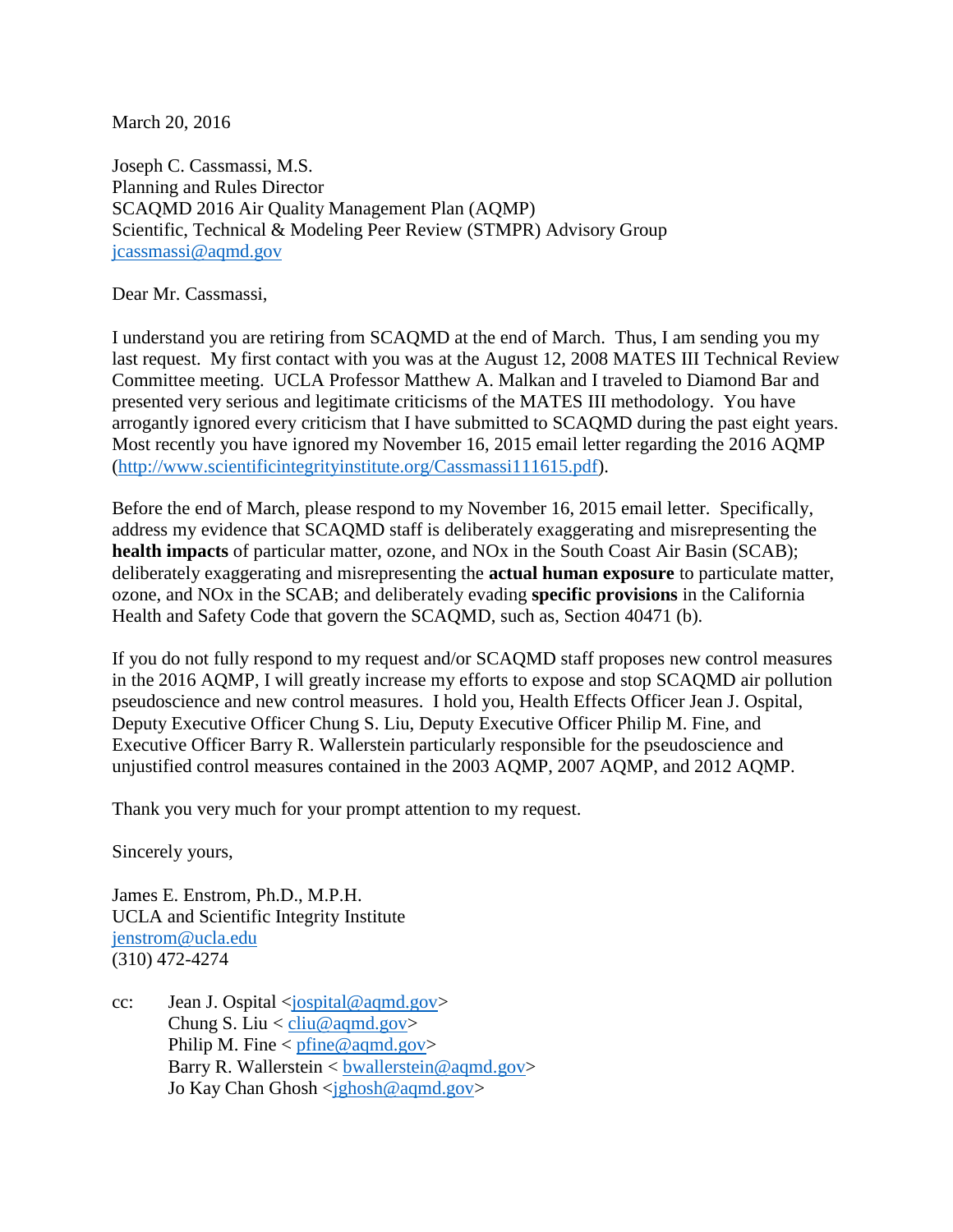November 16, 2015

Joe Cassmassi Planning and Rules Director SCAQMD 2016 Air Quality Management Plan (AQMP) Scientific, Technical & Modeling Peer Review (STMPR) Advisory Group [jcassmassi@aqmd.gov](mailto:jcassmassi@aqmd.gov)

Dear Mr. Cassmassi,

I am submitting these written public comments to the STMPR Advisory Group and to the SCAQMD staff members who are presenting at the November 17, 2015 Modeling Session Meeting. I make four basic points that are highly relevant to the preparation of the 2016 AQMP, although none of these points are on the Modeling Session Agenda. I request that all four of my points be addressed by the STMPR Advisory Group and SCAQMD staff as soon as possible.

1) There is overwhelming evidence that the ambient levels of 8-hour ozone and 24-hour fine particulate matter (PM2.5) throughout the South Coast Air Basin (SCAB), as measured by SCAQMD [\(http://www.aqmd.gov/home/library/air-quality-data-studies\)](http://www.aqmd.gov/home/library/air-quality-data-studies), are substantially below the current USEPA NAAQS of 75 ppb for 8-hour ozone and of 35  $\mu$ g/m<sup>3</sup> for 24-hour PM2.5 [\(http://www3.epa.gov/ttn/naaqs/criteria.html\)](http://www3.epa.gov/ttn/naaqs/criteria.html). For instance, on November 15, 2015, the entire SCAB had an ambient 8-hour maximum ozone exposure of 53 ppb. The November 15, 2015 forecast for ambient 24-hour PM2.5 exposure at 38 monitoring stations throughout the SCAB ranged from 10 to 21 μg/m<sup>3</sup>, with an average of 12.9 μg/m<sup>3</sup>.

2) There is overwhelming evidence that personal exposure to ozone and PM2.5 among the residents of the SCAB is much lower that the ambient exposure levels cited above. For instance, from June 1995 to May 1996 the average personal exposure of school children was 11.4 ppb in Upland and 13.9 ppb in mountain towns between Crestline and Running Springs [\(http://www.ncbi.nlm.nih.gov/pmc/articles/PMC1637960/pdf/envhper00304-0121.pdf\)](http://www.ncbi.nlm.nih.gov/pmc/articles/PMC1637960/pdf/envhper00304-0121.pdf).

3) There is strong evidence that China is the source of a significant portion of the ozone [\(http://news.sciencemag.org/earth/2014/09/china-blamed-u-s-ozone\)](http://news.sciencemag.org/earth/2014/09/china-blamed-u-s-ozone) and PM2.5 [\(http://blogs.wsj.com/chinarealtime/2010/12/01/california-pollution-made-in-china/\)](http://blogs.wsj.com/chinarealtime/2010/12/01/california-pollution-made-in-china/) in the SCAB and throughout California. Sources of ozone and PM2.5 that are outside of the SCAB need to be addressed in the 2016 AQMP.

4) Public hearings need to be held as soon as possible before the SCAQMD Board regarding the latest report and peer review on "the health impacts of particulate matter air pollution in the South Coast Air Basin," in accordance with California Health and Safety Code Section 40471(b) [\(http://www.leginfo.ca.gov/cgi-bin/displaycode?section=hsc&group=40001-41000&file=40460-](http://www.leginfo.ca.gov/cgi-bin/displaycode?section=hsc&group=40001-41000&file=40460-40471) [40471\)](http://www.leginfo.ca.gov/cgi-bin/displaycode?section=hsc&group=40001-41000&file=40460-40471). Such hearings have been mandated every three years since 2001, but they have never been held before the SCAQMD Board Members. There is strong evidence that the health impacts of particulate matter in the SCAB are very minimal, as I have repeatedly stated to SCAQMD during the past decade.